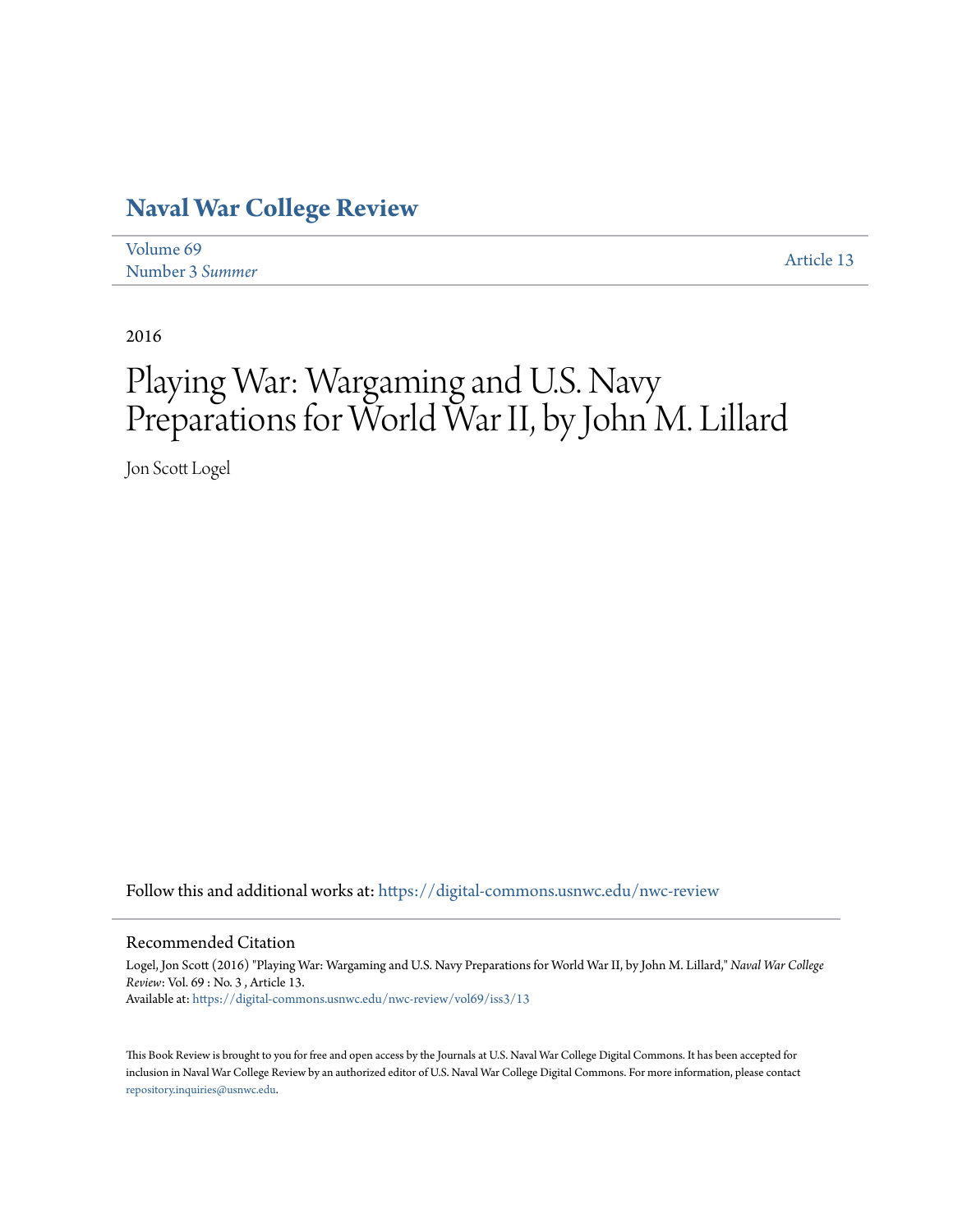of 1990. A significant case was *Boim v. Holy Land Foundation,* in which attorneys working on behalf of the family of a U.S. victim of terrorism secured a judgment against Islamic fund-raising organizations, drying up a significant source of material support to Hamas.

Kittrie concludes with a compelling argument for a more creative and innovative integration of lawfare into U.S. strategy. As he observes (p. 96), the 2015 National Security Strategy identifies security challenges that are decentralized, transcend state borders, involve nonstate actors, and "cannot be neutralized using only deterrence or the United States' traditional kinetic toolbox." *Lawfare* underscores why strategists must have a practical understanding of the entire spectrum of factors affecting the strategic operating environment—informational, cultural, political, economic, social, and legal.

Kittrie understands that it is unrealistic to expect strategists and policy makers to be legal experts as well, so his conclusions include an analysis of the sources of "lawfare power" and recommendations for leveraging the skills of the U.S. legal community. To show how privatesector expertise can inform potential military uses of lawfare, Kittrie describes how Special Operations Command Pacific reached out to the University of Pennsylvania's law school for research on foreign criminal laws that could be used to detain and prosecute foreign fighters supporting the Islamic State. In Kittrie's assessment (p. 32), if the United States properly leverages its extensive legal expertise to support a national lawfare strategy, the "U.S. advantage in sophisticated legal weapons has the potential to be even greater than its advantage in sophisticated lethal weapons."

*Lawfare* reminds us that lethal force is only one of many factors affecting outcomes in war. Kittrie points the way toward how legal factors can be used to achieve practical effects. Military officers and policy makers who read this book will be rewarded with a better understanding of the legal dynamics that are exerting an increasingly powerful influence on the legitimate use of violence.

KEVIN ROUSSEAU



*Playing War: Wargaming and U.S. Navy Preparations for World War II,* by John M. Lillard. Lincoln: Potomac Books, Univ. of Nebraska Press, 2016. 224 pages. \$39.95 (Kindle \$26.37).

With the Navy's recent efforts to reinvigorate war gaming, there has been renewed interest in the interwar gaming conducted at the Naval War College in Newport, Rhode Island. In the *Naval War College Review, Proceedings,* and other maritime journals, war-gaming experts and enthusiasts alike have tried to characterize the nature and value of the Navy's war games played between 1919 and 1941. John Lillard's *Playing War: Wargaming and U.S. Navy Preparations for World War II* is the latest contribution to this resurgence. Seeking to provide a comprehensive study of the interwar games conducted at the College, Lillard intends to inform our understanding of the "navy's transition" during this period. *Playing War* asserts (p. 8) that the Newport games were "transformational" and played a "central role . . . in preparing the navy for war." For the most part, the author contributes to the history of that era, but does so with a work that would have benefited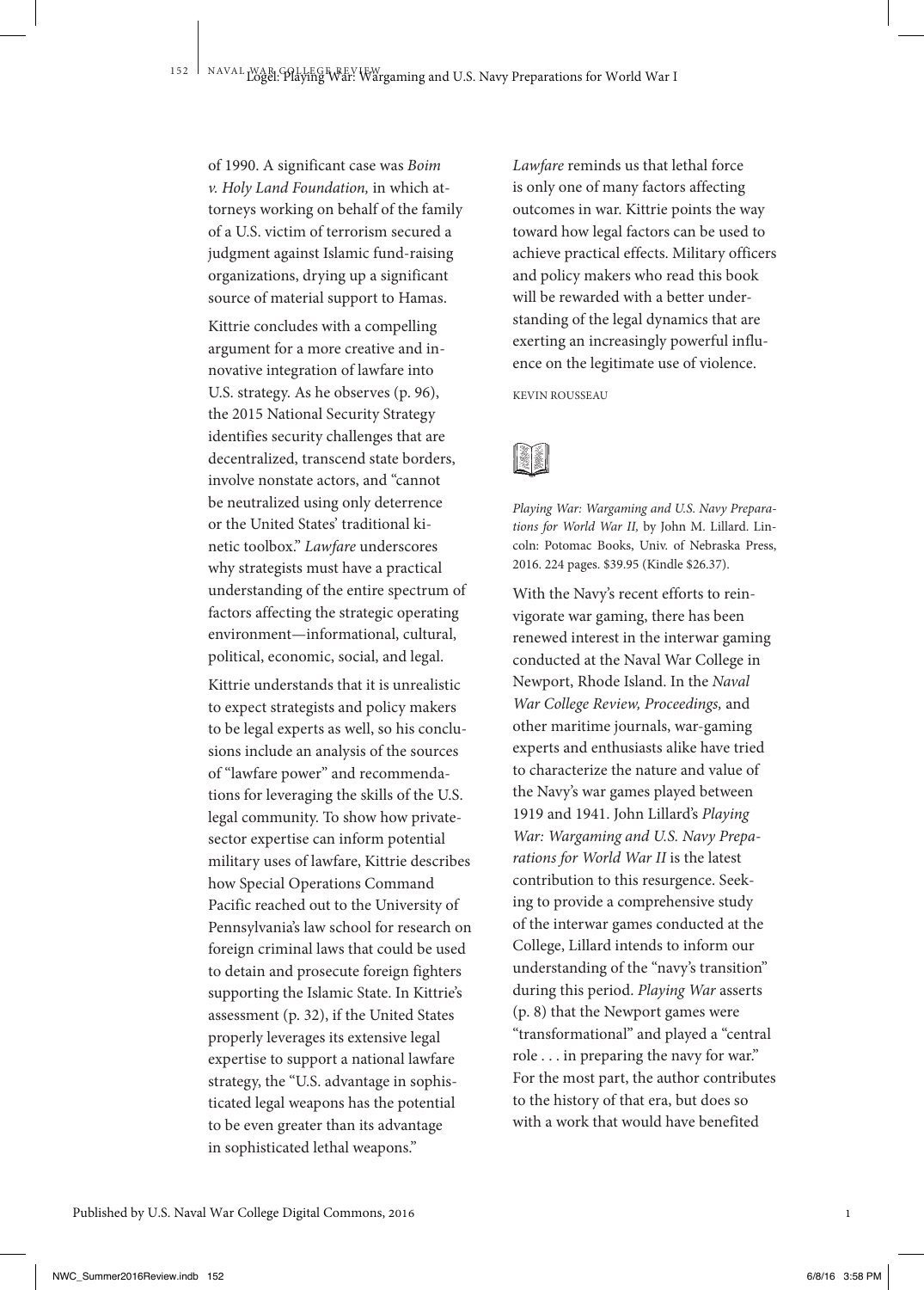from additional editing and more attention to detail in its historiography.

This book succeeds with its analysis of how the Newport war games evolved to reflect the emergence of new technologies and operational thinking for the Navy. Lillard organizes his analysis into three phases: early (1919–27); middle (1928–34); and late (1935–41). He focuses on one or two College classes within each of the phases, concentrating on those of significant figures such as Chester Nimitz, Thomas Hart, Harold Stark, Kelly Turner, Bull Halsey, and Robert Ghormley. The author is at his best when he analyzes the actual games played and describes the relevant insights recorded by the student-players or the gaming faculty, or both. For example, his section on Tactical Game 94 of 1923 describes how that game demonstrated the importance of reconnaissance and detection of the enemy's forces first. In his chapter on the middle phase, Lillard explains how the games explored the innovations of air and undersea warfare, pointing out that the players learned more about aviation than they did submarines. Lillard concedes that the College games were not innovative in themselves; instead he reinforces the idea that "they were a common playing field, a shared experience" for the men who would fight the next war at sea.

*Playing War* is a useful complement to Edward Miller's *War Plan Orange: The U.S. Strategy to Defeat Japan, 1897–1945* (Annapolis, MD: Naval Institute Press, 1991) and Albert Nofi's *To Train the Fleet for War: The U.S. Navy Fleet Problems, 1923–1940* (Newport, RI: Naval War College Press, 2010). Lillard's examination of the 1933 Van Auken report is particularly effective at showing the College's contributions to the evolution

of War Plan ORANGE and the fleet problems. Requested by College President Admiral Harris Laning and written by Captain Wilbur R. Van Auken, head of the newly created Research Department, the report summarized lessons learned from all the Blue-Orange games played between 1927 and 1933. The author notes that Van Auken's analysis of the Trans Pacific problem presaged the logistic challenges of the war and the advent of the four hundred destroyer escorts that emerged during the war. As War Plan ORANGE matured in the 1930s, so too did the war gaming, marked by the construction of Pringle Hall and its famously square-tiled gaming floor. Lillard succinctly chronicles Newport's war-gaming transformation throughout the book's narrative.

Readers familiar with the scholarship that examines the U.S. Navy between the two world wars will be distracted by Lillard's efforts to set his thesis apart from the other literature. *Playing War* looks and feels most similar to Michael Vlahos's *The Blue Sword: The Naval War College and the American Mission, 1919–1941* (Newport, RI: Naval War College Press, 1980). Both of these works are short in length, and have appendices and tables that lay out the war games played by each class. Lillard's book focuses more directly on the games and the chronology of the College than Vlahos's monograph does. However, in attempting to separate his research from *The Blue Sword,* Lillard states (p. 10) that Vlahos "did not use wargame records from the Naval War College archives," which is not true. Making matters more confusing, Lillard continues to refer to Vlahos's text throughout the book. Later, Lillard asserts (p. 12) that John Hattendorf, coauthor of *Sailors and*